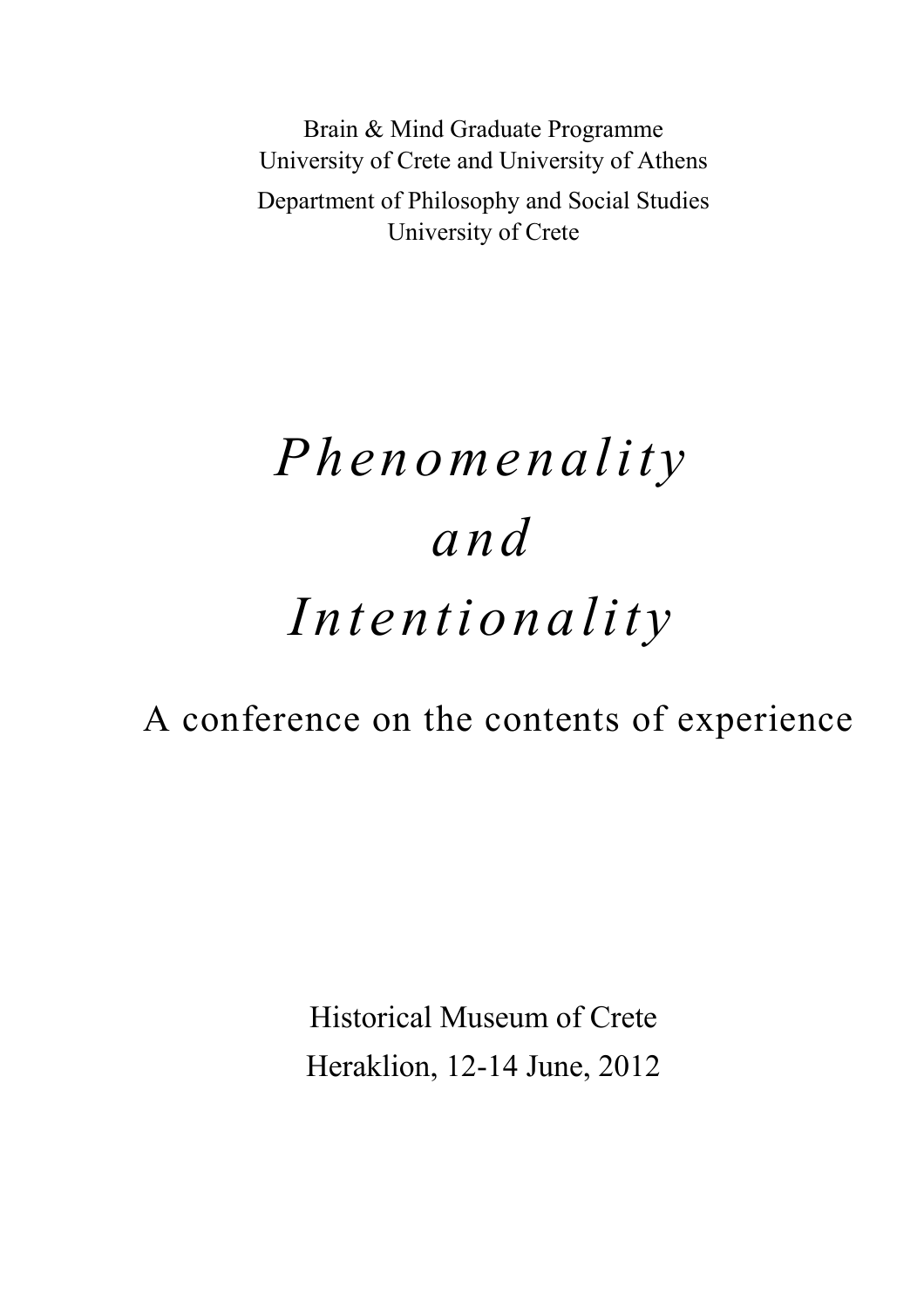## **Tuesday 12th June**

| 09:00-09:30     | Arrival and registration. Coffee                                                                                                                                                                          |
|-----------------|-----------------------------------------------------------------------------------------------------------------------------------------------------------------------------------------------------------|
| 09:30-11:15     | Nicholas Humphrey (Darwin College, Cambridge), Soul Dust: The Magic<br>of Consciousness (Chair: Keith Frankish)                                                                                           |
|                 | Keith Frankish (Open University / Brain & Mind, Crete), Comment on<br><i>Humphrey</i>                                                                                                                     |
| $11:15-11:30$   | Coffee break                                                                                                                                                                                              |
| $11:30-12:30$   | <b>David Bourget</b> (Institute of Philosophy, University of London) and Angela<br><b>Mendelovici</b> (University of Western Ontario / ANU) The <i>Derived Content</i><br>View (Chair: Nicholas Humphrey) |
| $12:30-14:00$   | Buffet lunch                                                                                                                                                                                              |
| 14:00-15:45     | Michael Tye (University of Texas at Austin), <i>Transparency</i> , <i>Qualia</i><br><i>Realism, and Representationalism</i> (Chair: Drakoulis Nikolinakos)                                                |
|                 | <b>Drakoulis Nikolinakos</b> (University of Athens), <i>Comment on Tye.</i>                                                                                                                               |
| 15:45-16:15     | Coffee break                                                                                                                                                                                              |
| $16:15-17:15$   | <b>Heather Logue</b> (University of Leeds), <i>What Should the Naive Realist Say</i><br>about Hallucinations? (Chair: Howard Robinson)                                                                    |
| $17:15 - 18:15$ | Tour of the Historical Museum of Crete                                                                                                                                                                    |

## **Wednesday 13th June**

| 09:00-09:30     | Coffee                                                                                                                                                                                                                          |
|-----------------|---------------------------------------------------------------------------------------------------------------------------------------------------------------------------------------------------------------------------------|
| $09:30-11:15$   | <b>David Chalmers</b> (Australian National University), Three Puzzles about<br>Spatial Experience (Chair: Maria Venieri)                                                                                                        |
|                 | <b>Maria Venieri</b> (University of Crete), <i>Comment on Chalmers</i>                                                                                                                                                          |
| $11:15 - 11:45$ | Coffee break                                                                                                                                                                                                                    |
| 11:45-12:45     | Athanassios Raftopoulos (University of Cyprus), Perceptual Modes of<br><i>Presentation</i> (Chair: Despoina Stamatopoulou, University of Crete)                                                                                 |
| $12:45-14:30$   | Buffet lunch                                                                                                                                                                                                                    |
| $14:30-15:30$   | <b>Howard Robinson</b> (Central European University), <i>How Does</i><br>Phenomenology Put us in Touch with the Physical World? A Defence of a<br>Traditional Empiricist Approach to Perceptual Content (Chair: Sam<br>Coleman) |
| $15:30-16:00$   | Coffee break                                                                                                                                                                                                                    |